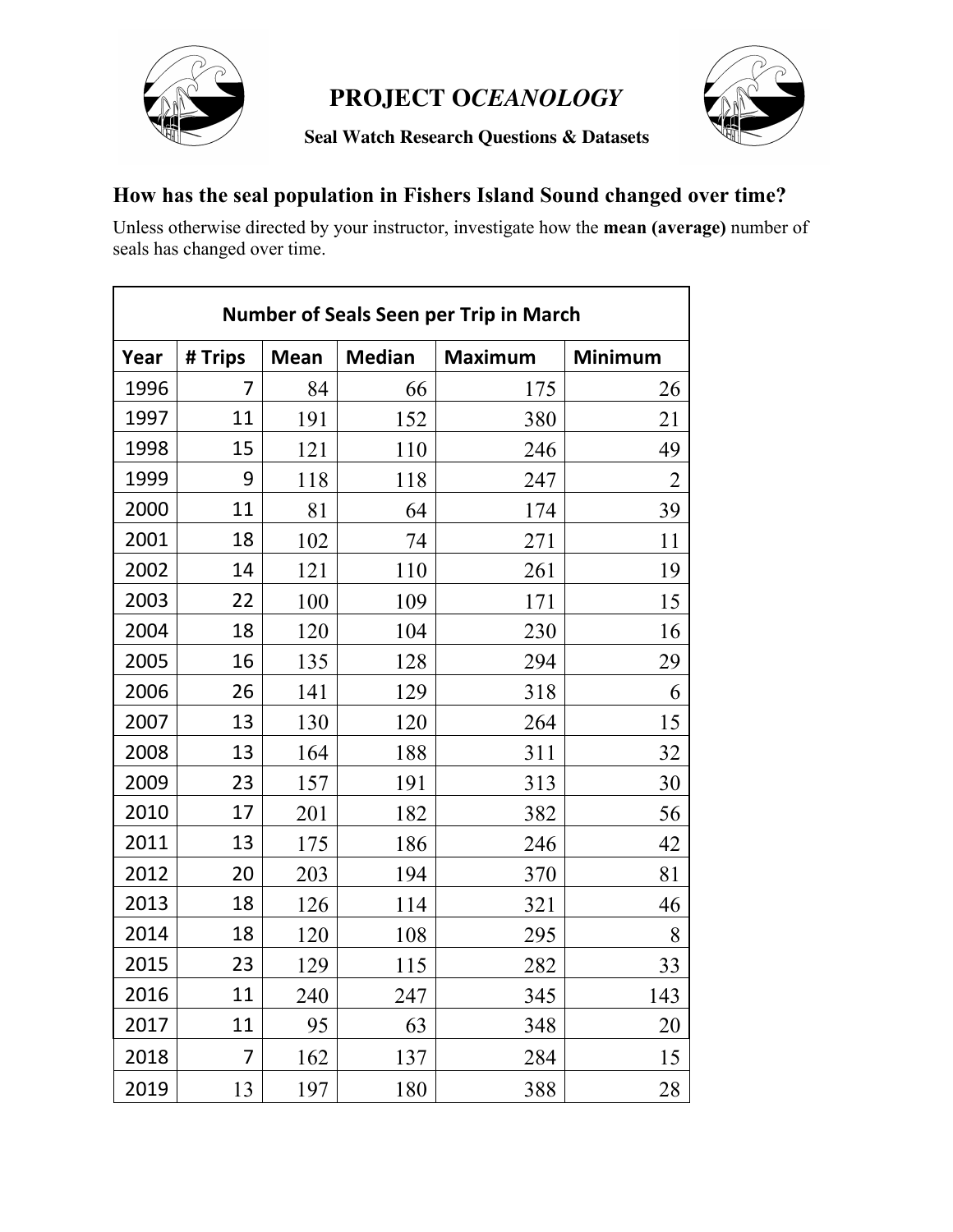



**Seal Watch Research Questions & Datasets**

### **How does the seal population in Fishers Island Sound change over the course of a year?**

| <b>Month</b> | # Trips | Air<br><b>Temp</b><br>$\int^{\circ}$ C) | Water<br><b>Temp</b><br>$\mathcal{C}^{\circ}$ | Wind<br><b>Speed</b><br>(m/s) | <b>Mean # Seals</b><br><b>Observed</b> |
|--------------|---------|-----------------------------------------|-----------------------------------------------|-------------------------------|----------------------------------------|
| September    | 3       | 19                                      | 19                                            | 4                             |                                        |
| October      | 52      | 15                                      | 16                                            | 5                             | 27                                     |
| November     | 94      | 11                                      | 13                                            | 5                             | 81                                     |
| December     | 102     | 6                                       | 9                                             | 5                             | 91                                     |
| January      | 6       | 4                                       | 5                                             | 5                             | 92                                     |
| February     | 85      | 3                                       | 4                                             | 6                             | 106                                    |
| March        | 379     | 5                                       | 4                                             | 6                             | 135                                    |
| April        | 148     | 9                                       | 7                                             | 5                             | 137                                    |
| May          | 14      | 14                                      | 10                                            | 5                             | 110                                    |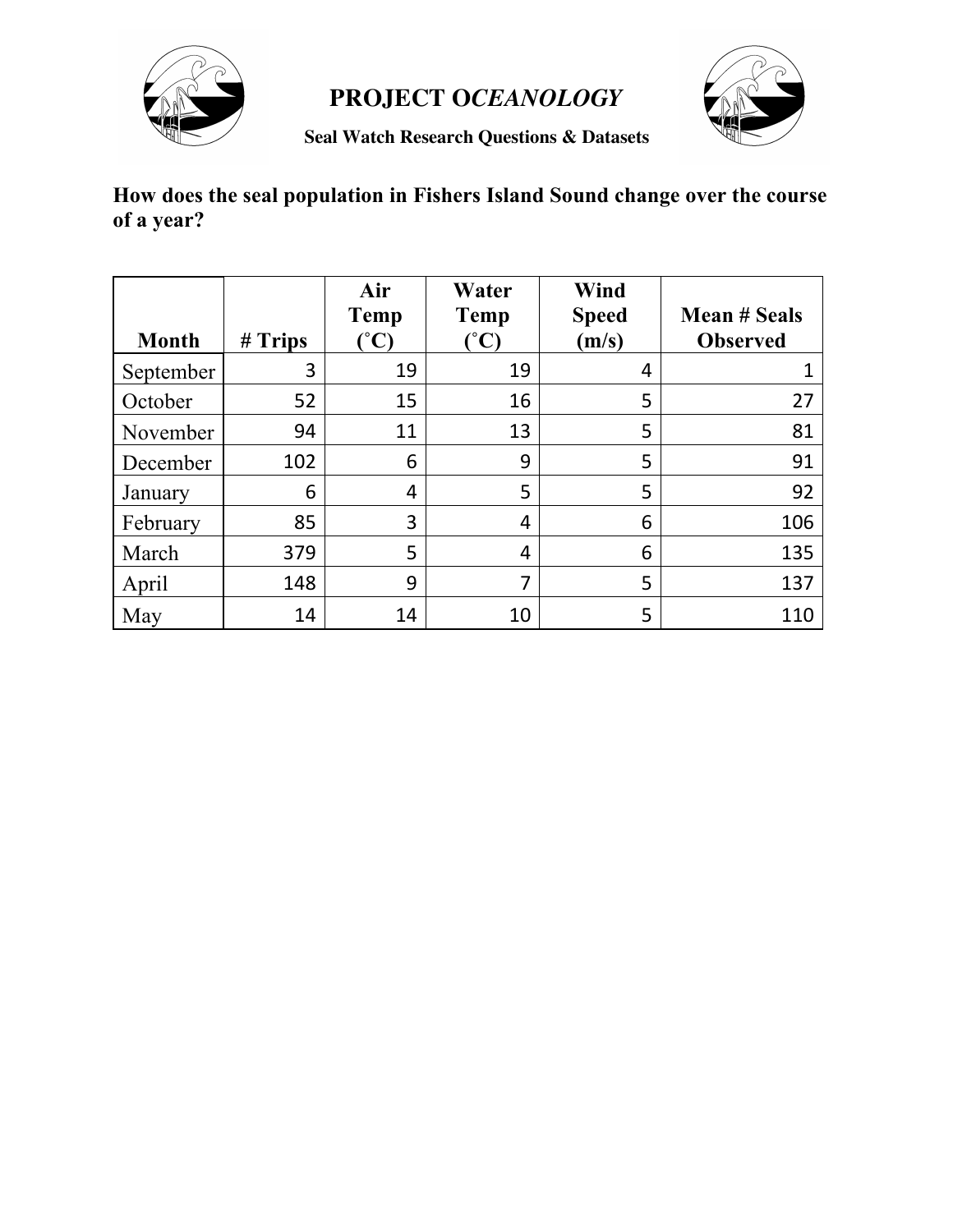



**Seal Watch Research Questions & Datasets**

#### **How does time of tide and location affect the number of seals observed?**

| <b>Time from</b><br><b>Low Tide</b><br>(hrs) | <b>West</b><br>Clump | <b>Middle</b><br>Clump | East<br>Clump | <b>Hungry</b><br>Point |
|----------------------------------------------|----------------------|------------------------|---------------|------------------------|
| 0 to 1                                       | 16                   | 15                     |               | 105                    |
| $1$ to $2$                                   | 14                   | 13                     | 7             | 103                    |
| $2$ to $3$                                   | 11                   | 11                     | 5             | 87                     |
| $3$ to 4                                     | 9                    | 11                     | 3             | 93                     |
| 4 to 5                                       | 7                    | 9                      | 4             | 82                     |
| $5$ to $6$                                   | 5                    | 10                     | 3             | 69                     |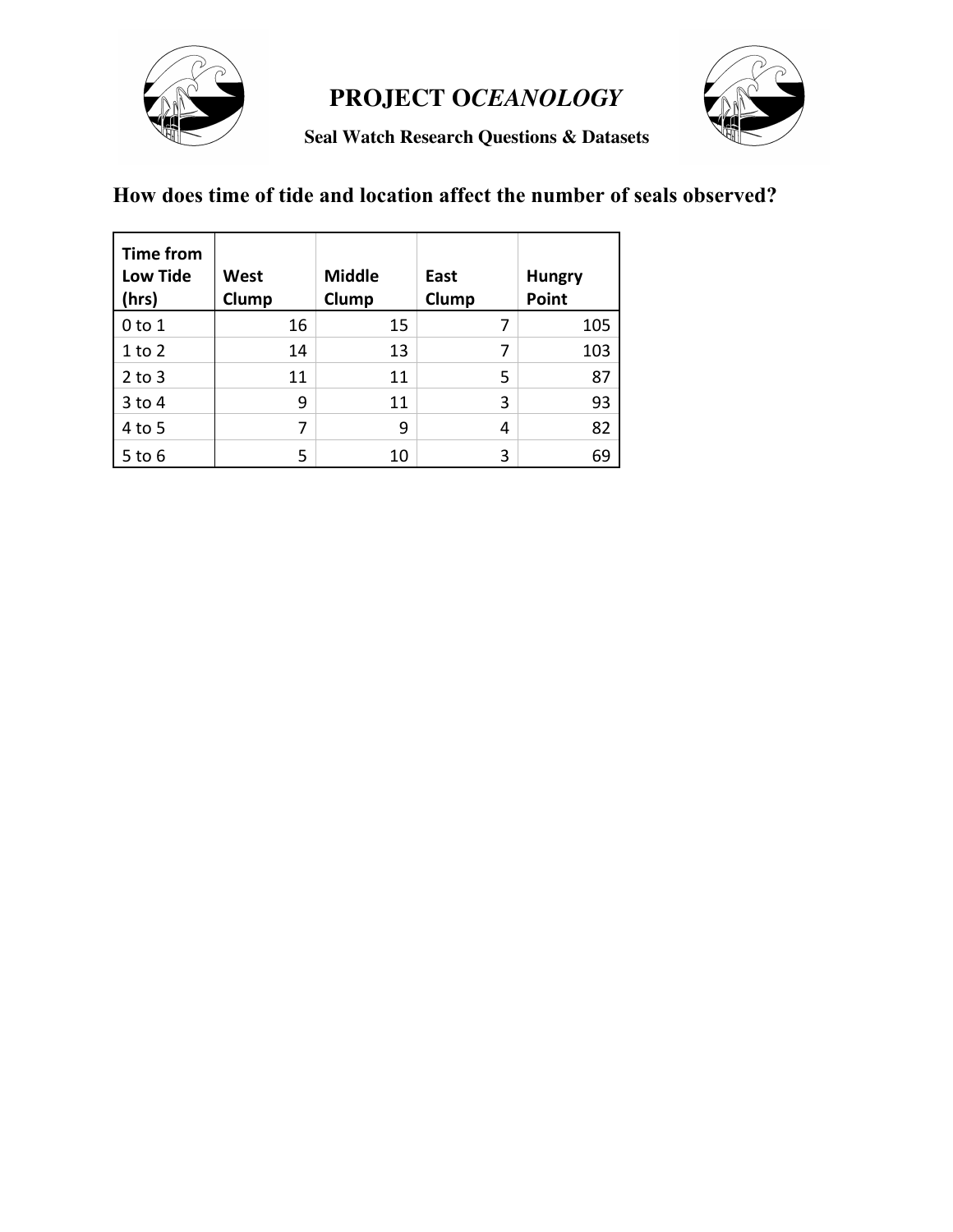

**Seal Watch Research Questions & Datasets**



### **How does air temperature affect the number of seals observed?**

| Air Temp<br>$(^{\circ}C)$ | Mean #<br>Seals |  |
|---------------------------|-----------------|--|
| $-5$                      | 37              |  |
| $-4$                      | 72              |  |
| $-3$                      | 55              |  |
| $-2$                      | 76              |  |
| $-1$                      | 75              |  |
| 0                         | 93              |  |
| $\overline{1}$            | 122             |  |
| $\overline{2}$            | 126             |  |
| 3                         | 93              |  |
| 4                         | 121             |  |
| 5                         | 133             |  |
| 6                         | 140             |  |
| $\overline{7}$            | 122             |  |
| 8                         | 150             |  |
| 9                         | 138             |  |
| 10                        | 115             |  |
| 11                        | 134             |  |
| 12                        | 120             |  |
| 13                        | 86              |  |
| 14                        | 93              |  |
| 15                        | 84              |  |
| 16                        | 77              |  |
| 17                        | 71              |  |
| 18                        | 87              |  |
| 19                        | 63              |  |
| 20                        | 60              |  |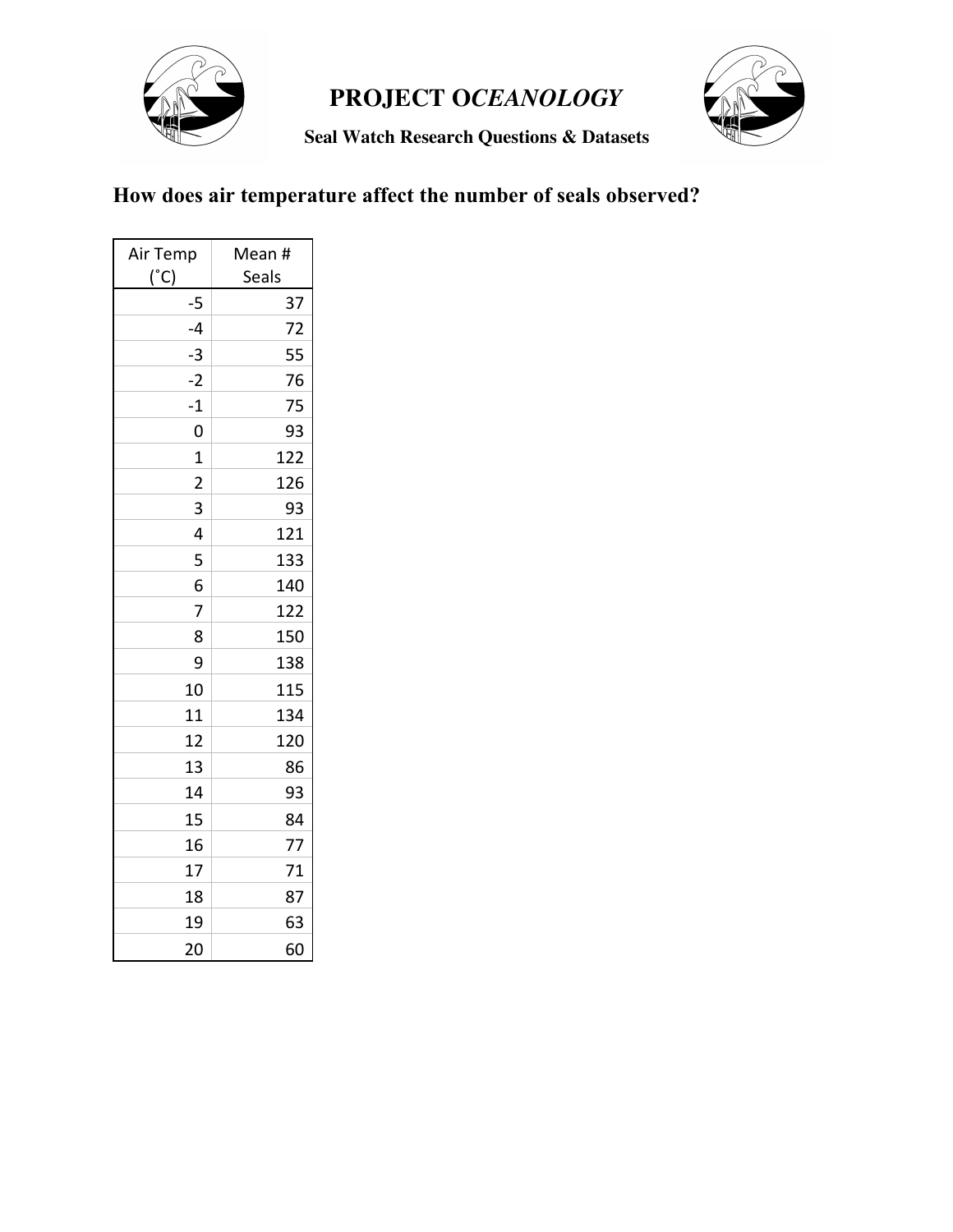

**Seal Watch Research Questions & Datasets**



## **How does water temperature affect the number of seals observed?**

| Water                   | Mean # |
|-------------------------|--------|
| Temp (°C)               | Seals  |
| 0                       | 97     |
| $\overline{1}$          | 132    |
| $\overline{\mathbf{c}}$ | 111    |
| 3                       | 121    |
| 4                       | 120    |
| 5                       | 149    |
| 6                       | 148    |
| 7                       | 152    |
| 8                       | 119    |
| 9                       | 101    |
| 10                      | 102    |
| 11                      | 106    |
| 12                      | 87     |
| 13                      | 78     |
| 14                      | 62     |
| 15                      | 57     |
| 16                      | 48     |
| 17                      | 14     |
| 18                      | 7      |
| 19                      | 8      |
| 20                      | Ó      |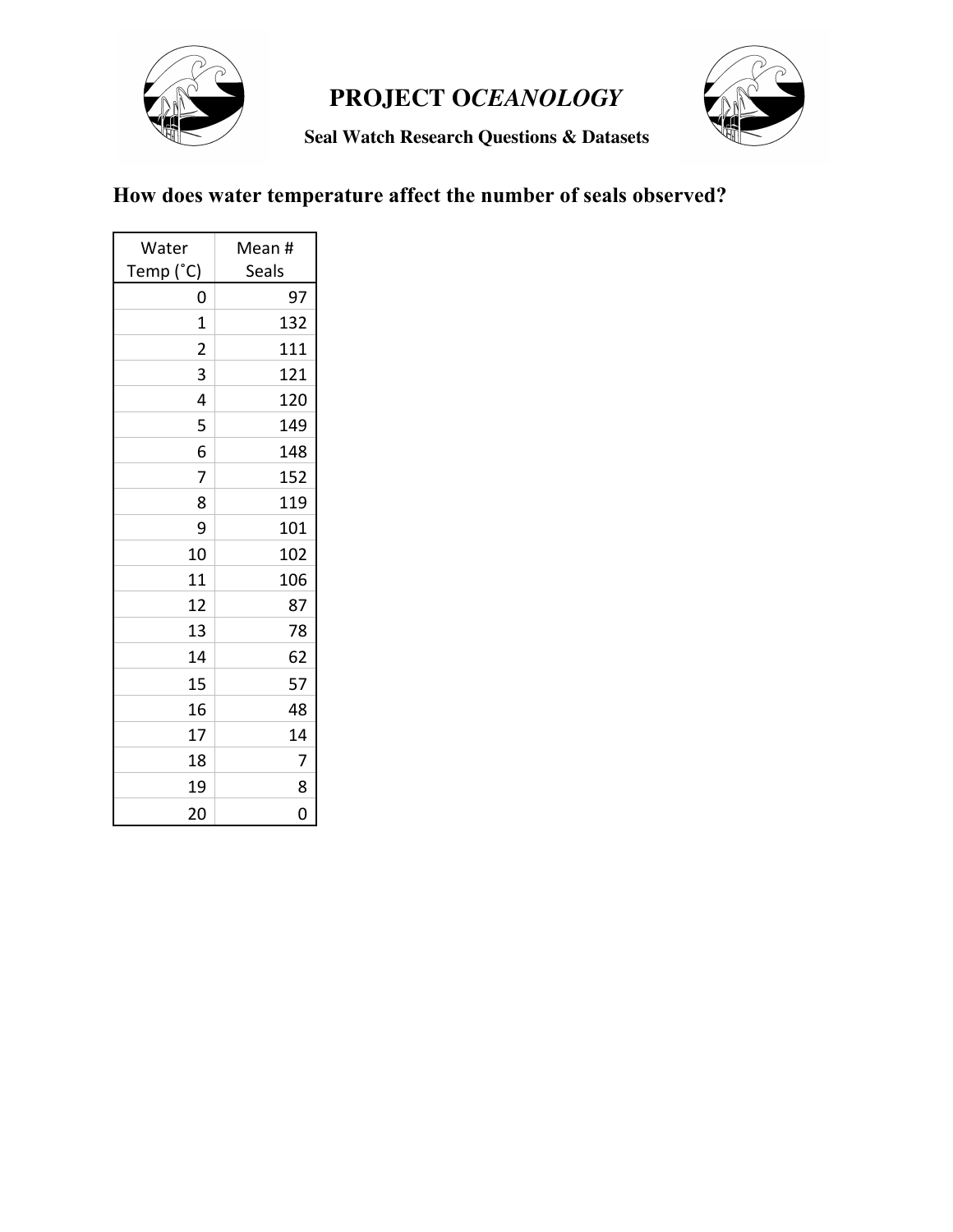

**Seal Watch Research Questions & Datasets**



### **How does wind speed affect the number of seals observed?**

| Wind           |        |
|----------------|--------|
| Speed          | Mean # |
| (m/s)          | Seals  |
| 0              | 143    |
| $\overline{1}$ | 146    |
| $\overline{2}$ | 150    |
| 3              | 149    |
| 4              | 132    |
| 5              | 95     |
| 6              | 109    |
| 7              | 106    |
| 8              | 92     |
| 9              | 79     |
| 10             | 88     |
| 11             | 112    |
| 12             | 67     |
| 13             | 39     |
| 14             | 70     |
| 15             | 48     |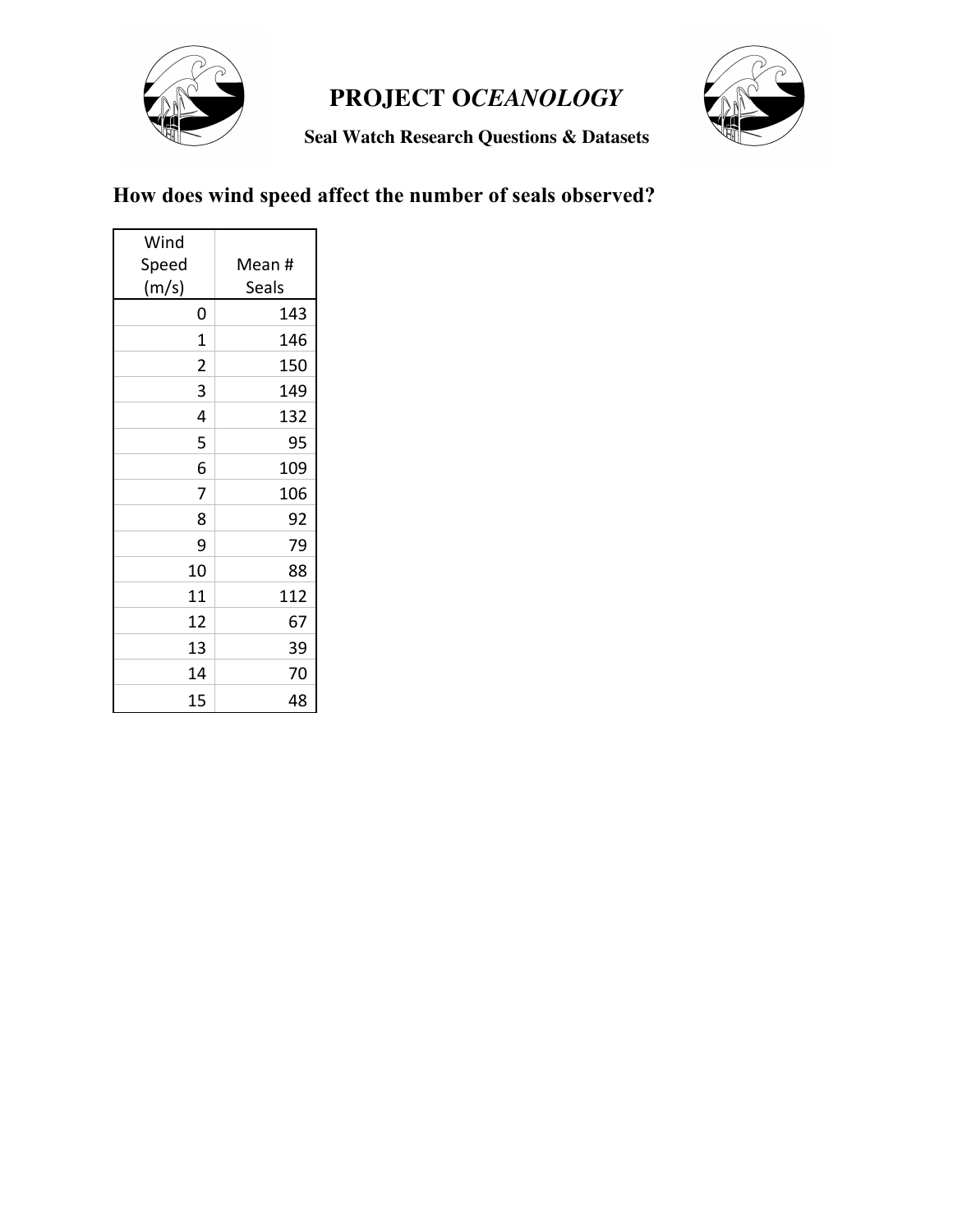

**Seal Watch Research Questions & Datasets**



#### **How does weather affect the number of seals observed?**

*The trips listed below are a randomly selected subsample of our larger dataset*

|                                                         | <b>Sunny</b> | Overcast | Rainy | <b>Snow/Sleet</b> |
|---------------------------------------------------------|--------------|----------|-------|-------------------|
|                                                         | 172          | 134      | 73    | 25                |
| $\overline{m}$                                          | 84           | 63       | 80    | 104               |
|                                                         | 141          | 165      | 32    | 63                |
| Number of Seals<br>Each number is a<br>independent trip | 144          | 135      | 127   | 157               |
|                                                         | 76           | 68       | 50    | 33                |
|                                                         | 178          | 154      | 56    | 42                |
|                                                         | 146          | 193      | 30    | 104               |
|                                                         | 183          | 149      | 161   | 67                |